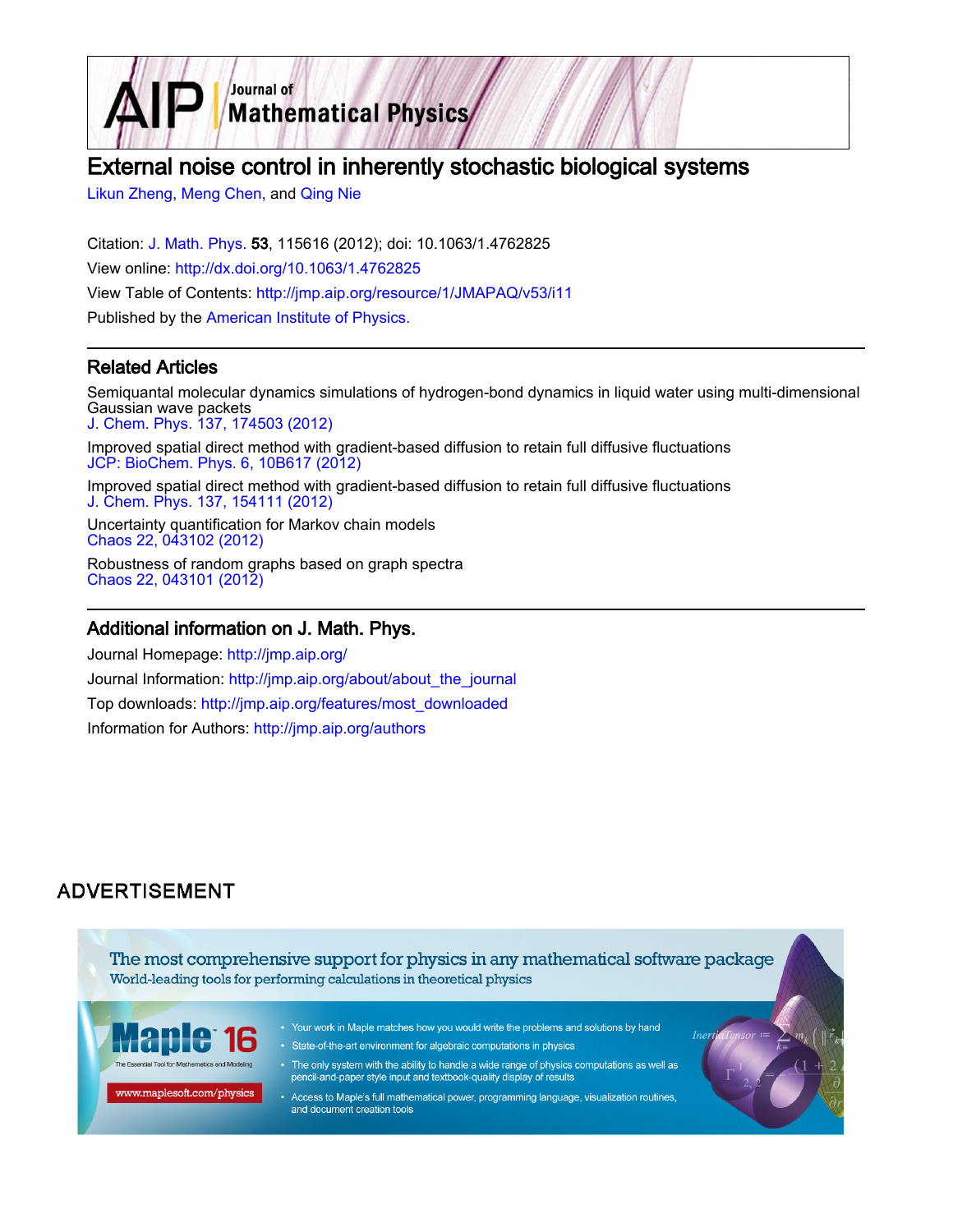## **[External noise control in inherently stochastic](http://dx.doi.org/10.1063/1.4762825) [biological systems](http://dx.doi.org/10.1063/1.4762825)**

Likun Zheng,  $1,2,3$  Meng Chen,  $1,2,3$  and Qing Nie  $1,2,3, a$ ) <sup>1</sup>*Department of Mathematics, University of California, Irvine, California 92697, USA* <sup>2</sup>*Center for Complex Biological Systems, University of California, Irvine, California 92697, USA* <sup>3</sup>*Center for Mathematical and Computational Biology, University of California, Irvine, California 92697, USA*

(Received 16 July 2012; accepted 3 October 2012; published online 5 November 2012)

Biological systems are often subject to external noise from signal stimuli and environmental perturbations, as well as noises in the intracellular signal transduction pathway. Can different stochastic fluctuations interact to give rise to new emerging behaviors? How can a system reduce noise effects while still being capable of detecting changes in the input signal? Here, we study analytically and computationally the role of nonlinear feedback systems in controlling external noise with the presence of large internal noise. In addition to noise attenuation, we analyze derivatives of Fano factor to study systems' capability of differentiating signal inputs. We find effects of internal noise and external noise may be separated in one slow positive feedback loop system; in particular, the slow loop can decrease external noise and increase robustness of signaling with respect to fluctuations in rate constants, while maintaining the signal output specific to the input. For two feedback loops, we demonstrate that the influence of external noise mainly depends on how the fast loop responds to fluctuations in the input and the slow loop plays a limited role in determining the signal precision. Furthermore, in a dual loop system of one positive feedback and one negative feedback, a slower positive feedback always leads to better noise attenuation; in contrast, a slower negative feedback may not be more beneficial. Our results reveal interesting stochastic effects for systems containing both extrinsic and intrinsic noises, suggesting novel noise filtering strategies in inherently stochastic systems. -<sup>C</sup> *2012 American Institute of Physics*. [\[http://dx.doi.org/10.1063/1.4762825\]](http://dx.doi.org/10.1063/1.4762825)

Dedicated to Professor Peter Constantin on the occasion of his 60th Birthday

#### **I. INTRODUCTION**

In biological systems, cells often adapt their fates and adjust to environmental perturbations by sensing the external stimuli, processing the information and generating responses appropriately. With many genes and proteins presenting in low numbers, signal processing is inevitably inherently stochastic.<sup>[2,](#page-13-0) [6,](#page-13-0) [7,](#page-13-0) [21](#page-13-0)</sup> Due to internal noise, genetically identical cells may assume different fates within a homogeneous environment. Stochastic effects play an important role in various biological processes. Noise may be used as probabilistic differentiation strategies and to facilitate evolutionary adaption.<sup>2,[7](#page-13-0)</sup> For instance, for many cyanobacteria, photosynthesis and nitrogen fixation are crucial but mutually exclusive; to maintain both functions, a subpopulation of cells are assigned to nitrogen fixation while the rest is kept photosynthetic. $<sup>2</sup>$  $<sup>2</sup>$  $<sup>2</sup>$ </sup>

In spite of internal noise, which fate for a cell to choose is biased by specific environmental cues, such as the strength and duration of stimuli, through which cells exhibit environment-specific

a) Author to whom correspondence should be addressed. Electronic mail: [qnie@math.uci.edu.](mailto: qnie@math.uci.edu)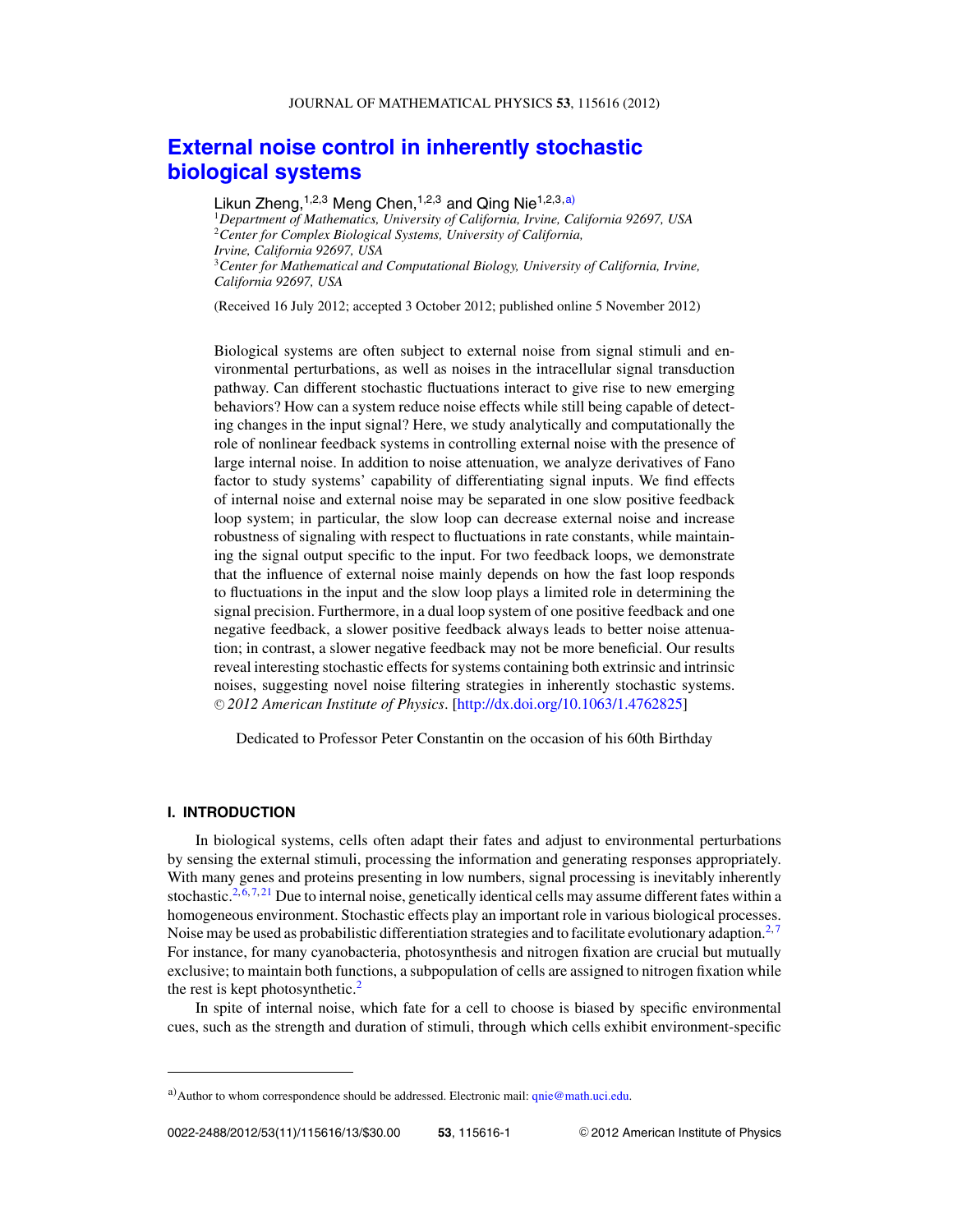diversity.<sup>[2,](#page-13-0) [15](#page-13-0)</sup> For example, during cell differentiation, morphogens determine cell types in a concentration dependent manner. In a deterministic system without noise, a cell turns on one gene expression when the concentration of a morphogen sensed by the cell is above a threshold;<sup>18, [19,](#page-13-0) [29](#page-13-0)</sup> however, in a stochastic system, having the same gene expression in that cell becomes probabilistic where the probability may depend on the mean concentration of the morphogen.<sup>15, [20](#page-13-0)</sup> While maintaining specific, steady, and inheritable cellular diversity is critical for metazoan development, optimized microbial resource utilization and survival in a frequently stressful environment,<sup>[2,](#page-13-0)[7](#page-13-0)</sup> external noise from the environment, such as the fluctuations in the signal input and the variations of reaction rates, can easily perturb a normal decision-making process of a cell. What strategies do cells use to control external noise for reliable and desirable gene expression?

Linear signaling cascades, in which information flows proportionally to the level of a single signaling species at each step, are studied extensively in recent years.<sup>[1,](#page-13-0) [10,](#page-13-0) [11,](#page-13-0) [24,](#page-13-0) [26](#page-13-0)</sup> It has been found that, in linear signaling cascades, better buffering the input noise results in a decrease in the system's capability of detecting changes in the mean level of the signal input, $12$  i.e., losing response specificity.

With an assumption on small stationary fluctuations around a unique stable point of each species, a simple and nonlinear model is studied through the van Kampen's  $\Omega$ -expansion in which the firstand second-order terms capture the deterministic macroscopic behavior and the result from the fluctuation-dissipation theorem, respectively.<sup>22</sup> The total noise in the output signal has been found to be the sum of the intrinsic noise in signal processing and the extrinsic noise from the signal input, suggesting that negative feedbacks can suppress noise while positive feedbacks can amplify noise. $^{22}$ 

For nonlinear systems with small or negligible intrinsic stochastic effects, feedback loops play critical roles in propagation of noise originally presented in the signal input.<sup>4, [12](#page-13-0)</sup> In many biological systems, such as sensing temperature, nutrient levels or ligand concentrations, changes in the signal input cannot be reflected instantaneously in the downstream reaction components. As a result, rapid stochastic fluctuations in the signal input may be averaged or filtered out through slow components and the feedback loops regulate noise propagation by modulating the timing of signal responses[.4,](#page-13-0) [12](#page-13-0) Interestingly, the capability of a feedback system to attenuate the input noise is found to be inversely dependent on the difference between the deactivation time and the activation time, a critical quantity characterized by the deterministic system regardless of positive or negative feedback  $loops.<sup>30</sup>$ 

What happens to such nonlinear feedback systems in the presence of significant intrinsic stochastic effects? Multiple states, such as inactive and active states in transcriptionally regulated promoters and bi-stable gene expressions in cellular differentiation<sup>20, [29,](#page-13-0) [31](#page-13-0)</sup> are often observed in biological systems. Here we incorporate the inherent noise of the system and fluctuations from the input signal using chemical master equations. We study several nonlinear feedback loops both analytically and computationally to examine how each type of feedback loop responds to noises originating from the external signal input. We use the coefficient of variance (CV), defined as the standard deviation of the output divided by its mean, to quantify the noise attenuation capability. In particular, we focus on delineating contributions from intrinsic and extrinsic fluctuations to signal output and exploring the limitation of different feedback loops to control external noise.

Signal specificity is another focus in this study. When a system has a strong capability of removing fluctuations in the input signal, it may become weak in detecting changes in the signal input, such as changes in the mean level.<sup>12</sup> How does a system keep the output specific to its input signal while still being able to reduce fluctuations from the input? In other words, the output signal must reveal small changes in the mean of the input signal even when the variance of the input becomes large. Here we consider the Fano factor, defined as the variance of the output divided by its mean, and use its derivative to the mean of the signal input to quantify signal specificity. For example, a larger value of the derivative implies a better sensitivity of the output to the input signal. The advantage of using the Fano factor over CV is that when the mean of the response output is close to zero, the Fano factor may remain finite while CV may blow up. This is very important when considering spatial signals that can span a wide range of strengths. By examining the derivatives of the Fano factor, we investigate a feedback loop's capability of differentiating signal inputs and maintaining signal robustness under different strengths of signal inputs.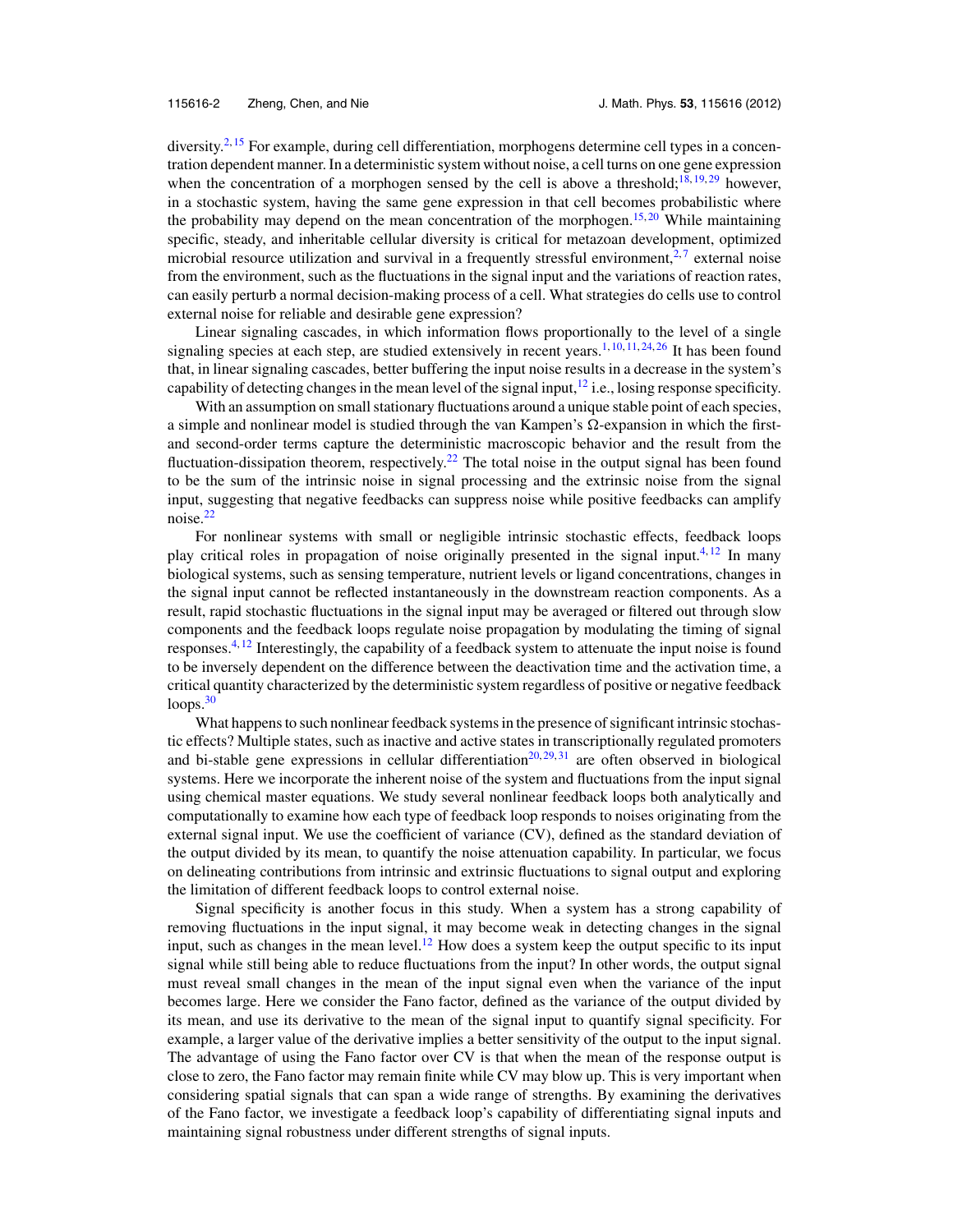

FIG. 1. The schematic diagram of one positive feedback loop.

### <span id="page-3-0"></span>**II. ONE POSITIVE FEEDBACK LOOP**

To understand noise propagation along complex signaling networks, we first consider a single positive feedback loop consisting of two reacting components (Fig. 1), in which *B* is activated by the signal input *S*, *B* activates *C* and *C* can promote the activation of *B* in turn. The positive feedback module exists in many biological signaling circuits[.3,](#page-13-0) [5,](#page-13-0) [13,](#page-13-0) [20,](#page-13-0) [29](#page-13-0) For example, *B* and *C* can be considered as two promoter sites, *S* is a transcription factor of *B*, and *C* can produce regulatory proteins to enhance the transcription of *B*.

Let *c* and *b* denote the fractions of active *C* and *B* in cells exposed to the same signal input *S*. The dynamics of *B* and *C* takes the following deterministic continuum equations:

$$
\frac{db}{dt} = (b_1s(1+c)(1-b) - b_2b)\tau,
$$
\n(1a)

$$
\frac{dc}{dt} = c_1 b(1 - c) - c_2 c,\tag{1b}
$$

where *s* is the level of *S*,  $\tau$  is the temporal scale of the reactions of *B*, and the loop is slow when  $\tau \ll 1$ .

In a discrete stochastic description, we assume that *B* and *C* can be either 0 or 1 and *S* can be either  $s + \Delta s$  or  $s - \Delta s$ . *B* is active when  $B = 1$ , and inactive when  $B = 0$ . Similarly, *C* is active when  $C = 1$  and inactive when  $C = 0$ . Define the state of the system as the vector  $(S, B, C)$ , where  $\overline{S}$ ,  $\overline{B}$  and  $\overline{C}$  denote the state of *S*, *B* and *C*, respectively. Possible transitions among different states corresponding to reactions in Fig. 1 are illustrated by the directed graph in Fig. 2. Each directed



FIG. 2. The diagram on transitions among different states.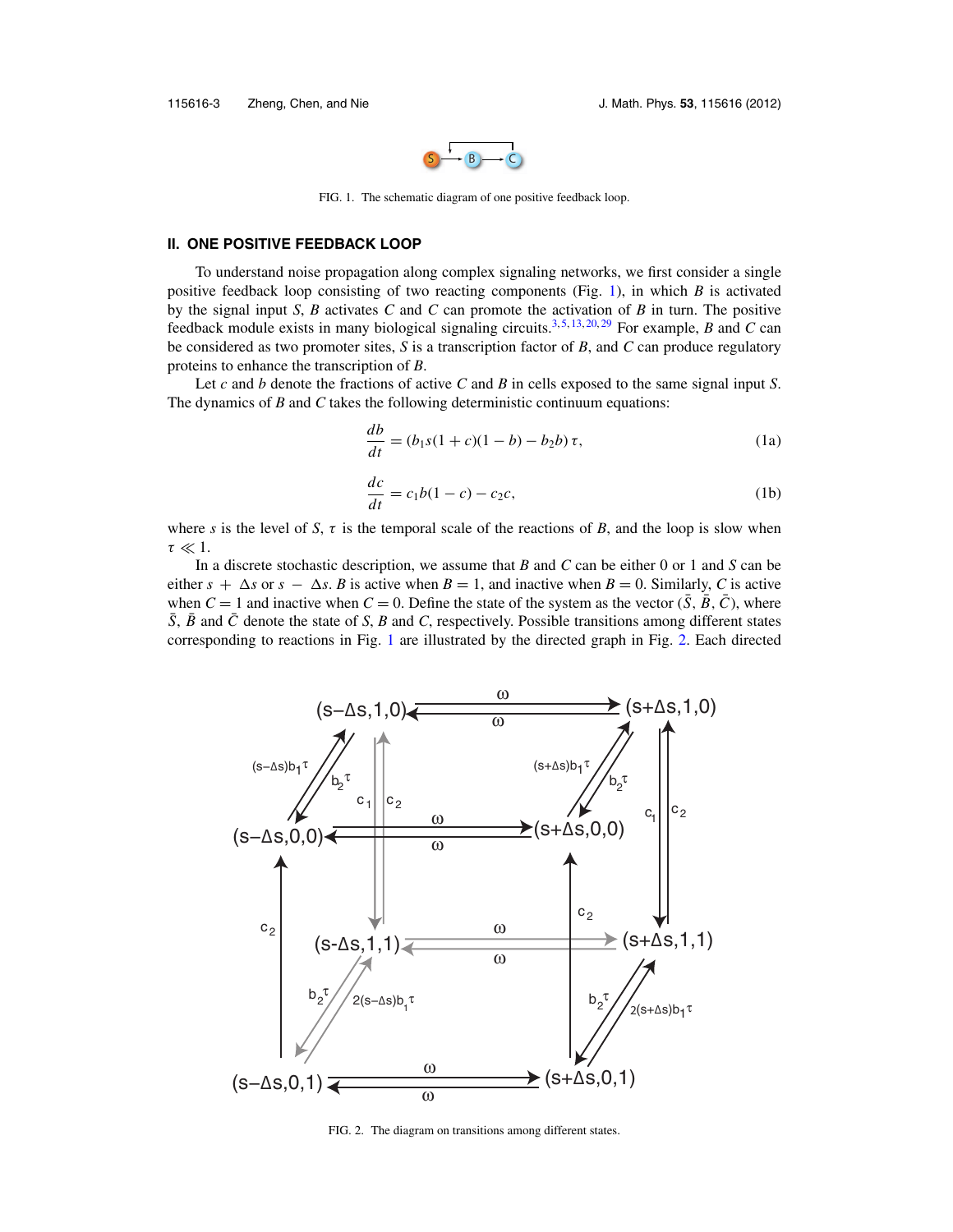#### <span id="page-4-0"></span>115616-4 Zheng, Chen, and Nie J. Math. Phys. **53**, 115616 (2012)

edge  $v_s \to v_e$  stands for one reaction step that changes the state of the system from  $v_s$  to  $v_e$ .<sup>[9](#page-13-0)</sup> The weight of each edge gives the probability of the occurrence of each reaction during a unit time interval. Define  $P = (P_1, P_2, \ldots, P_8)$ ' such that for  $i = 1, 2, \ldots, 8, P_i$  is the probability of the state at (*s* − *s*, 0, 0), (*s* − *s*, 1, 0), (*s* − *s*, 1, 1), (*s* − *s*, 0, 1), (*s* + *s*, 0, 0), (*s* + *s*, 1, 0),  $(s + \Delta s, 1, 1)$ , and  $(s + \Delta s, 0, 1)$  at time *t*, respectively. Then the corresponding master equations are

$$
\frac{dP}{dt} = AP \tag{2}
$$

and initial probability conditions,

where

$$
A = \begin{pmatrix} A_{1,1} - \omega I & \omega I \\ \omega I & A_{2,2} - \omega I \end{pmatrix},
$$
 (3)

$$
A_{1,1} = \begin{pmatrix} -(s - \Delta s)b_1\tau & b_2\tau & 0 & c_2 \\ (s - \Delta s)b_1\tau & -(b_2\tau + c_1) & c_2 & 0 \\ 0 & c_1 & -(b_2\tau + c_2) & 2(s - \Delta s)b_1\tau \\ 0 & 0 & b_2\tau & -(2(s - \Delta s)b_1\tau + c_2) \end{pmatrix},
$$
(4)

$$
A_{2,2} = \begin{pmatrix} -(s + \Delta s)b_1\tau & b_2\tau & 0 & c_2 \\ (s + \Delta s)b_1\tau & -(b_2\tau + c_1) & c_2 & 0 \\ 0 & c_1 & -(b_2\tau + c_2) & 2(s + \Delta s)b_1\tau \\ 0 & 0 & b_2\tau & -(2(s + \Delta s)b_1\tau + c_2) \end{pmatrix},
$$
(5)

and *I* is the  $4 \times 4$  identity matrix.

#### **A. Input noise control**

Similar to the previous studies,<sup>[12,](#page-13-0) [22,](#page-13-0) [30](#page-13-0)</sup> we use the coefficient of variance (CV) of active *C*, defined as

$$
CV \equiv \frac{\sqrt{\text{Var}(C)}}{\text{Mean}(C)},
$$
\n(6)

to study the output noise when *S* fluctuates around a constant level *s*.

**The fluctuations in** *S* **are** *additive* **to the inherent stochasticity in** *B* **and** *C***.** We consider the fluctuations in *C* at the stationary state when the distribution of *C* does not change over time, i.e.,  $AP = 0$ . With the restriction  $\sum_{n=1}^{8}$  $\sum_{i=1} P_i = 1$ , *P* can be solved directly in Eq. (2). Then the square of the CV of *C* at the stationary state is obtained as below

$$
CV^2 = \frac{[1\ 1\ 0\ 0\ 1\ 1\ 0\ 0]\ P}{[0\ 0\ 1\ 1\ 0\ 0\ 1\ 1]\ P}
$$
  
=  $\frac{c_2(sb_1 + b_2)}{sb_1c_1} + \frac{b_2c_2}{sb_1(c_2 + (b_1 + sb_1 + b_2)\tau)}$   
+  $\frac{b_2\tau}{\omega} \cdot \frac{(c_1 + c_2)}{2c_1} \cdot \frac{(\Delta s)^2}{s^2} + O(\tau^2)$ . (7)

The leading terms in the last equation give an approximation of  $CV^2$  if  $\tau \ll 1$ , which means the feedback loop from *B* to *C* is assumed to be slow. If there is no fluctuation in *S*, i.e.,  $S \equiv s$ , the *CV*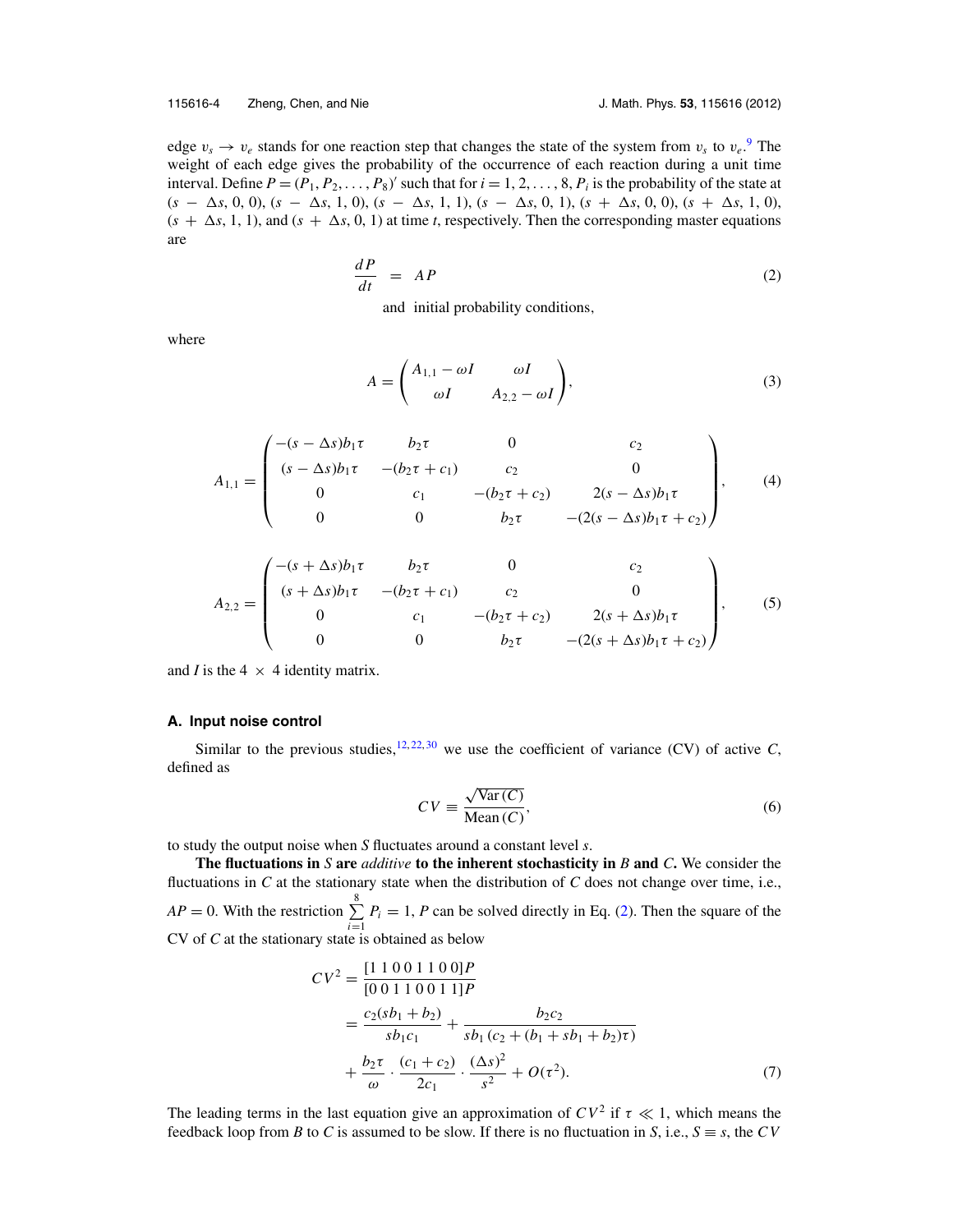

FIG. 3. The correlation between  $CV_E$  and SAT at the variation of parameters. In panel (a) and (b), the signal input *S* fluctuates around 0.9 and 0.1, respectively. Along the blue-solid line, τ varies from 0.01 to 1; along the black-dot line, *b*<sup>2</sup> varies from  $0.1/\text{min}$  to  $10/\text{min}$ ; along the cyan-circle line,  $c_1$  varies from  $0.1/\text{min}$  to  $10/\text{min}$ ; and along the red-cross line,  $c_2$  varies from 0.1/min to 10/min. The values of other parameters except the varied ones are chosen from  $\tau = 0.01$ ,  $c_1 = 1/min$ ,  $c_2 = 0.3/\text{min}$ ,  $b_1 = 1/\text{min}$  and  $b_2 = 2/\text{min}$  along each line. For comparison, we normalize SAT and *CV<sub>E</sub>* by their maximal values within the variation of each parameter, in order to confine them in [0,1].

of *C* is

$$
CV_{I} \equiv \sqrt{\frac{c_{2}(sb_{1} + b_{2})}{sb_{1}c_{1}} + \frac{b_{2}c_{2}}{sb_{1}\left[c_{2} + (b_{1} + sb_{1} + b_{2})\tau\right]}}.
$$
\n(8)

Therefore, *CVI* measures the fluctuations caused solely by the inherent stochasticity in *B* and *C*. We next define

$$
CV_E \equiv (CV)^2 - (CV_I)^2 = \frac{b_2 \tau}{\omega} \cdot \frac{(c_1 + c_2)}{2c_1} \cdot \frac{(\Delta s)^2}{s^2},
$$
\n(9)

which in turn estimates the fluctuations in the output caused by the external noise from *S*. We notice that the contribution from the external noise in *S* is additive to the total fluctuations in the signal output *C* when the *B* component changes slowly. Note that  $CV_E$  is independent of  $b_1$  in Eq (9). This is because as *S* varies, the probabilities of  $C = 1$  and  $C = 0$  change in an order of  $O(b_1)$  and hence the variance of *C* varies in  $O(b_1^2)$ . As the mean of *C* is  $O(b_1)$ ,  $b_1$  is then canceled in  $CV_E$ .

**The fluctuations from** *S* **are buffered by the slow reaction component** *B***<b>.** In Eq (9),  $CV_E$  is proportional to

$$
\frac{b_2\tau}{\omega} \cdot \frac{(\Delta s)^2}{s^2},\tag{10}
$$

where  $\tau/\omega$  measures the temporal scale of reactions relative to the fluctuation frequency of the signal input *S*. Noting that the approximation of  $CV^2$  does not require any condition on  $\Delta s$ , we conclude that slow downstream reactions can buffer the fast fluctuations from the upstream signal.

The dependence of  $CV_E$  on  $\tau/\omega$  is consistent with the previous study,<sup>[30](#page-13-0)</sup> in which the noise attenuation capability is dependent on a temporal quantity called signed activation time (SAT):

$$
SAT = \frac{1}{\omega}
$$
 (the deactivation time scale – the activation time scale), (11)

where the activation time scale is the time for the level of *C* to reach its new steady state after *S* switches from  $s - \Delta s$  to  $s + \Delta s$ , and the deactivation time scale is defined as the time for the level of *C* to reach its new steady state after *S* switches from  $s + \Delta s$  to  $s - \Delta s$ . In Fig. 3, we observe that  $CV_E$  is a decreasing function of SAT as the signal input fluctuates around the low level  $(s = 0.1)$  or the high level  $(s = 0.9)$ .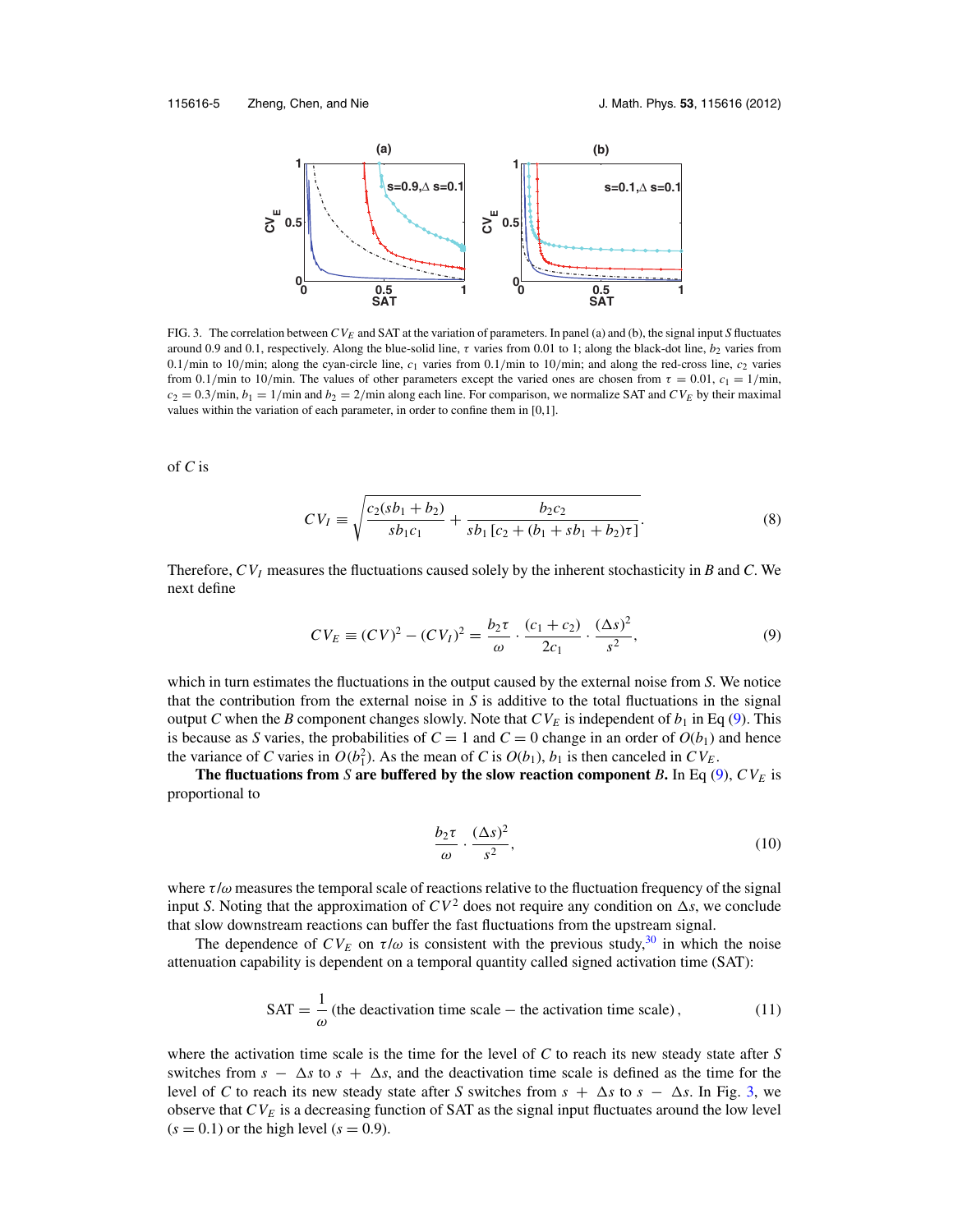#### <span id="page-6-0"></span>**B. Signal specificity to the mean level of the input signal and rate constants**

To study the specificity of the output signal to noisy signal inputs, we consider the Fano factor of *C* defined as

$$
\mathcal{F} \equiv \frac{\text{Var}(C)}{\text{Mean}(C)}.\tag{12}
$$

The Fano factor, similar to CV, measures the relative fluctuations of the output. When the mean of *S* is close to zero, the mean of *C* is close to zero. As a result, the CV of *C* increases dramatically, while the Fano factor is confined in [0,1]. This is important when the input signal takes a wide range of values such as the spatially varied signals morphogens.<sup>[18–20,](#page-13-0) [29](#page-13-0)</sup> In addition, the derivative of the Fano factor of *C* to the mean of the input *S* measures how sensitive the Fano factor is with respect to changes in the mean of the signal input. This quantity may be used to study the capability of differentiating noisy input signals by detecting the potential small difference between the mean values of two signals. Again, this is important for spatially varied signals as two cells next to each other in space may receive input signals of small differences, but, exhibit two totally different fates.

Given that the Fano factor of a Poisson-distributed variable is one, the Fano factor of a random variable reveals its deviation from the Poisson distribution. The Fano factor of a gene (e.g., *C* in our system) is the probability of the gene being inactive (i.e.,  $C = 0$ ). When a gene is active, the production of its protein is approximated by a Poisson process. Therefore, the Fano factor may measure how often the transcription and protein production process is interrupted.<sup>21, [23](#page-13-0)</sup> Here, the Fano factor of *C* can be used to quantify the deviation of its protein production from a Poisson process.

**At the low values of the signal input, the Fano factor of** *C* **is robust with respect to perturbations of rate constants.** Direct calculation of the Fano factor of *C* at the stationary state shows

$$
\mathcal{F} = \frac{b_2}{b_1s + b_2} + \frac{c_2}{c_1 + c_2} \cdot \frac{b_1s}{b_1s + b_2} \n- \frac{c_1^2b_1sb_2(b_2 + 2b_1s)\tau}{c_2(c_1 + c_2)^2(b_1s + b_2)^2} + \frac{b_1^2b_2c_1\Delta s^2\tau}{2\omega(c_1 + c_2)(b_2 + b_1s)^2} + O(\tau^2).
$$
\n(13)

As indicated in Eq. (13), the Fano factor of *C* is close to one when  $s \ll 1$ . However, at the high level of *S*, it depends on the kinetic rates. Therefore, at the low level of *S*, the Fano factor of *C* is not as sensitive to changes in rate constants as at the high level of *S*.

**Slowing the positive feedback loop can increase the robustness of the output to changes in rate constants and buffer fluctuations in the input while keeping the signal output specific to the mean level of the signal input.** The sensitivity of the Fano factor of *C* to changes in  $b_1$  and  $c_1$ may be estimated through their derivatives:

$$
\frac{\partial \mathcal{F}}{\partial c_1} = -\frac{c_2 b_1 s}{(c_1 + c_2)^2 (b_2 + b_1 s)} - \frac{2c_1 b_2 b_1 s (b_2 + 2b_1 s) \tau}{(c_1 + c_2)^3 (b_1 s + b_2)^2} \n+ \frac{b_1^2 b_2 c_2 \Delta s^2 \tau}{2 \omega (c_1 + c_2)^2 (b_2 + b_1 s)^2} + O(\tau^2),
$$
\n(14)

$$
\frac{\partial \mathcal{F}}{\partial b_1} = -\frac{c_1 b_2 s}{(c_1 + c_2)(b_2 + b_1 s)^2} - \frac{c_1^2 b_2^2 s (b_2 + 3 b_1 s) \tau}{c_2 (c_1 + c_2)^2 (b_1 s + b_2)^3} \n+ \frac{b_1 b_2^2 c_1 \Delta s^2 \tau}{\omega (c_1 + c_2)^2 (b_2 + b_1 s)^3} + O(\tau^2).
$$
\n(15)

Since  $\tau \ll 1$ , at  $s \ll 1$  we have

$$
|\frac{\partial \mathcal{F}}{\partial b_1}| \ll 1 \quad \text{and} \quad |\frac{\partial \mathcal{F}}{\partial c_1}| \ll 1. \tag{16}
$$

Moreover, when  $\Delta s \ll s$  or  $\omega$  is large enough, reducing  $\tau$  decreases  $|\partial \mathcal{F}/\partial c_1|$  and  $|\partial \mathcal{F}/\partial b_1|$ .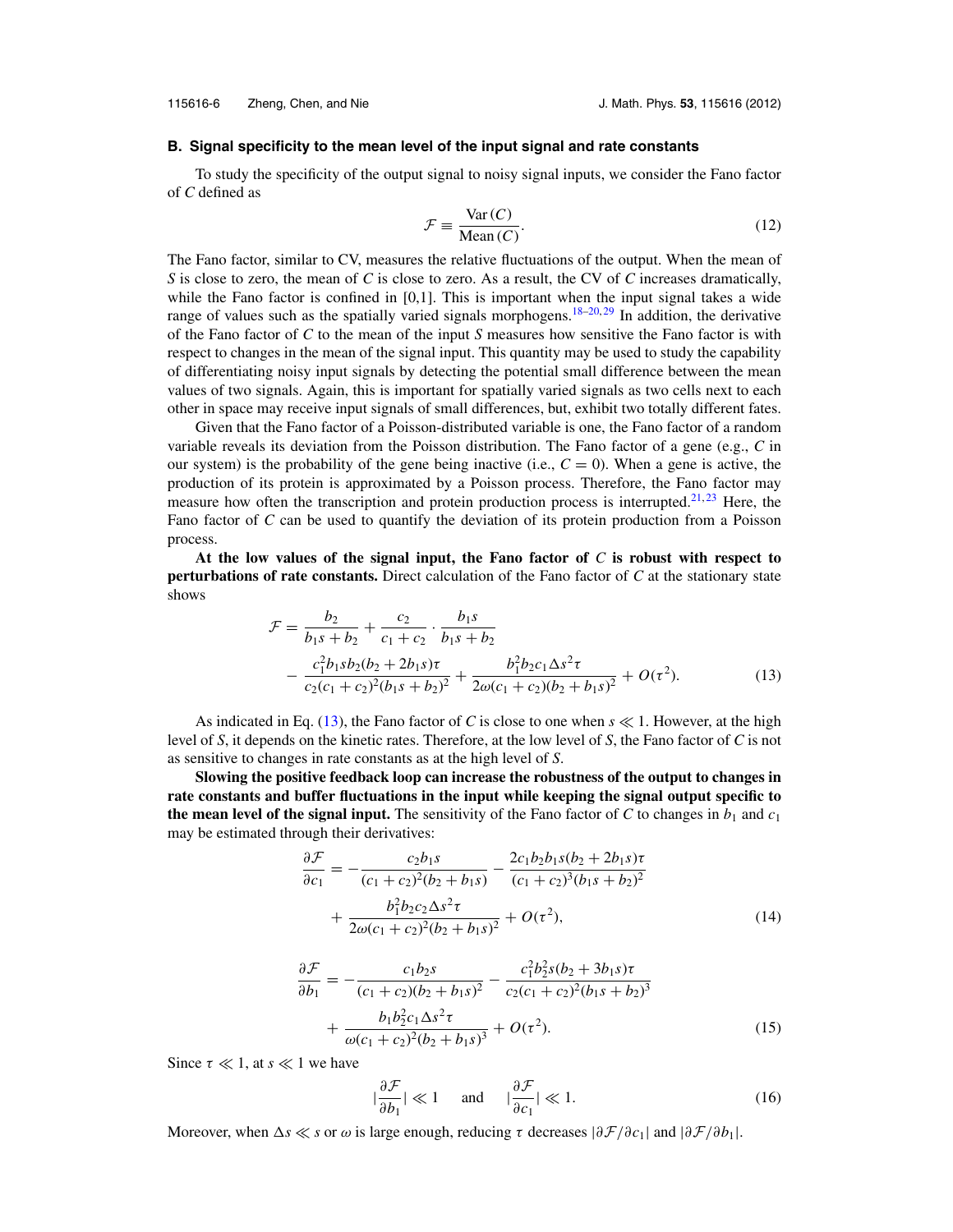

FIG. 4. The changes of  $CV_E$  and  $\frac{\partial \mathcal{F}}{\partial s}$  as  $\tau$  decreases from one to zero. The arrows indicate where  $CV_E$  and  $\frac{\partial \mathcal{F}}{\partial s}$ head as  $\tau$  approaches zero. Here  $\omega = 1$ ,  $c_1 = 1/\text{min}$ ,  $c_2 = 0.3/\text{min}$ ,  $b_1 = 1/\text{min}$ , and  $b_2 = 2/\text{min}$ .

When  $\tau$  is close to zero,  $\mathcal F$  is dominated by the first two terms in Eq. [\(13\)](#page-6-0), limiting the influence of  $\tau$  on the sensitivity of F to *s*. Therefore, while decreasing  $\tau$  can reduce  $CV_E$  to zero, the sensitivity of F to *s* cannot be reduced after reaching a certain level. This behavior is also seen in Fig. 4, where τ approaches zero, *CVE* approaches zero while the |∂F/∂*s*| does not. By slowing *B*, cells can manage to diminish large fluctuations from the input and detect small changes in the mean of the input simultaneously. This is a very important strategy in many biological systems, like cell differentiation in which specific genes have to be appropriately expressed in the right spatial locations according to spatially and temporally varying, but, noisy signal inputs. $20,29$  $20,29$ 

#### **C. Spatially varied signals lead to the non-Poisson behavior of the output signal**

During the embryonic development, morphogens, a class of diffusive molecules, form spatial gradients and specify fates of cells.<sup>18–20, [29](#page-13-0)</sup> Previous studies on stochastic effects of such systems have made an assumption on Poisson distributions of signaling species for simplicity of analysis and computations. $8,17,27$  $8,17,27$  $8,17,27$  Here, we study a one-dimensional spatial model without the Poisson assumption and instead use the spatial stochastic Gillespie simulation algorithm<sup>[9,](#page-13-0) [14](#page-13-0)</sup> to solve the full model numerically.

In this model, the one-dimensional tissue consists of ν cells, in which morphogen *S* is produced in the first cell on the left, diffuses and decays throughout the tissue. In each cell *S* acts as the signal input to activate downstream components *B* and *C* with the regulation shown in Fig. [1.](#page-3-0) Let  $N_i$  be the number of *S* molecules in the *i*th cell. It is known that at the stationary state

$$
P(N_i = k) = e^{-M_i} \frac{M_i^k}{k!},
$$
\n(17)

where  $M_i$  is the mean number of *S* molecules in the *i*th cell, and  $M_1 > M_2 > M_3 \cdots > M_\nu$ . The exact expressions of  $M_i$ 's can be found in Ref. [15.](#page-13-0) So the distribution of  $N_i$  is Poisson with mean  $M_i$  and variance  $M_i$ . To analyze the response of each cell to *S*, in Eq. [\(2\)](#page-4-0) we let

$$
s = \frac{M_i}{\Omega} \quad \text{and} \quad \Delta s = \frac{\sqrt{M_i}}{\Omega}, \tag{18}
$$

where  $\Omega = \mathcal{N}_{\mathcal{A}} \cdot V$ ,  $\mathcal{N}_{\mathcal{A}}$  is the Avogadro's number and *V* is the volume of the cell. By using  $\Omega$ , we scale the number of *S* molecules relative to the concentration of *S*. 1 $\mu$ M in a cube of volume 1 $\mu$ m<sup>3</sup> will be equal to 600 molecules. Since the diameter of a cell is usually between  $1 \mu$ m to  $10 \mu$ m,  $\Omega \gg 1$ . Furthermore,  $\Delta s = \sqrt{s/\Omega}$  and  $\Delta s \ll s$ .

The typical spatial profile for *S* and its mean are shown in Fig. [5](#page-8-0) for an array of 20 cells. We numerically simulate *B* and *C* with such input *S* and compare the statistics of *C* at different  $\tau$ 's,  $b_1$ 's, and  $c_1$ 's, to examine the ability of the slow positive feedback loop to control input fluctuations, changes in rate constants, and signal specificity. The mean, variance and Fano factor of *C* under each parameter setting are shown in Figs. [6](#page-8-0) and [7.](#page-9-0)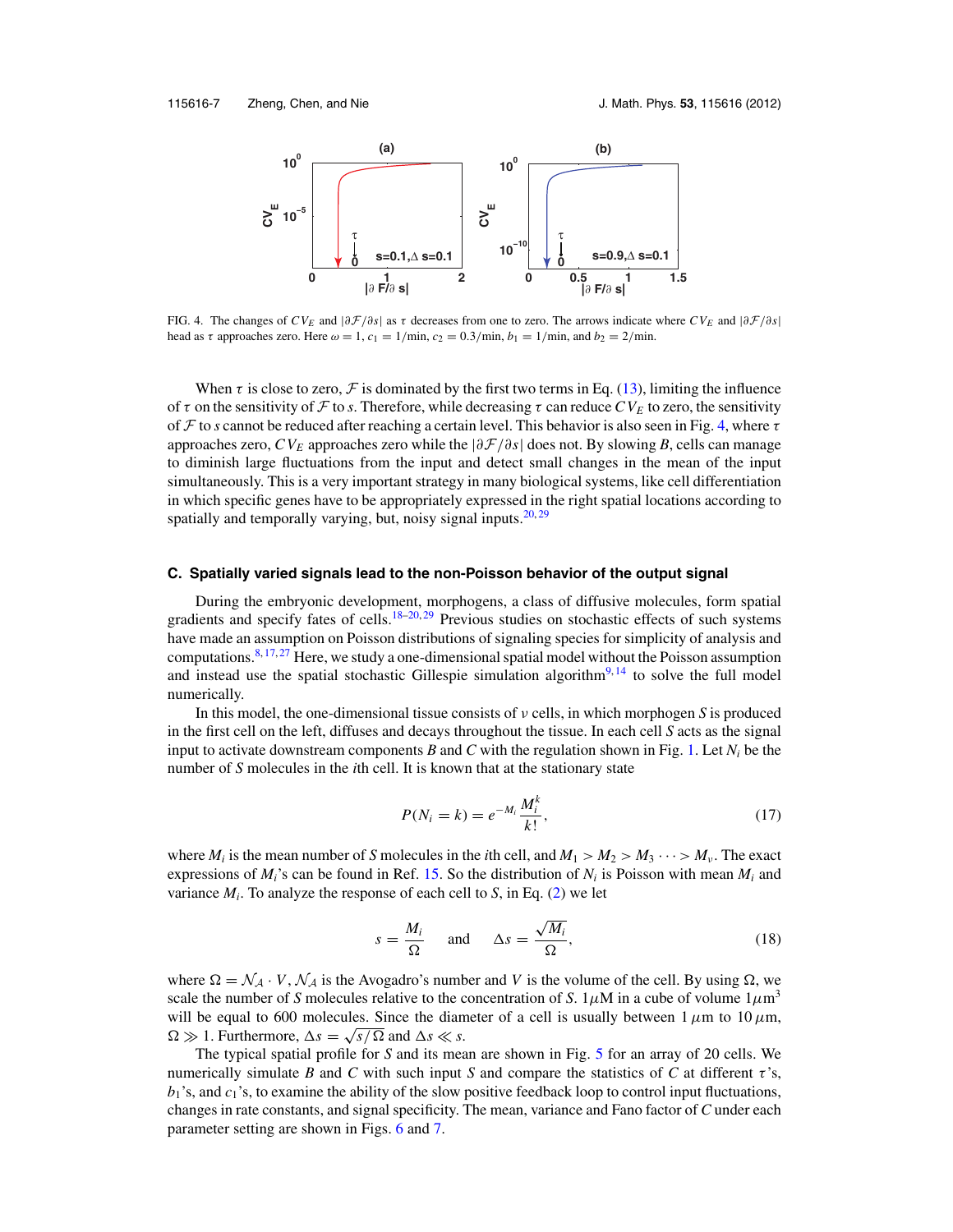

<span id="page-8-0"></span>FIG. 5. The spatial profile of *S* in the one-dimensional tissue at the stationary state. The solid line shows the mean concentration of *S* from 500 realizations of the stochastic system and the bars display the concentration of *S* in each cell from one realization. The tissue consists of an array of 20 cells with each cell of dimension 5  $\mu$ m × 5  $\mu$ m × 5  $\mu$ m. Being produced in the first cell with rate 6  $\mu$ M/min, *S* diffuses at 9  $\mu$ m<sup>2</sup>/sec and decays at 1/min throughout the system. Assuming symmetry, we perform the simulation in a slice of the system with base 0.14  $\mu$ m × 0.14  $\mu$ m.

As expected, as  $b_1$  or  $c_1$  increases, the changes in the mean, variance, and Fano factor of C at  $\tau$  $= 0.01$  are all smaller than they are at  $\tau = 0.1$  throughout the system, implying that the slow reaction component *B* reduces the sensitivity of the response to the changes of parameters. Moreover, for the variations of *b*<sup>1</sup> and *c*1, the changes in all three quantities decrease as the mean level of *S* decreases. In particular, as  $b_1$  increases, the mean of *C* increases more dramatically at the high signal value  $(S \approx 1)$  than at the low signal value  $(S \approx 0)$ . So, when  $S \approx 1$  the mean of *C* becomes close to one and the variance is close to zero, making the distribution of *C* different from Poisson.



FIG. 6. The mean, variance, and Fano factor of C in response to the spatial signal input S at different  $b_1$ 's. In the panel (a), (b), and (c),  $\tau = 0.01$ , while in the panel (A), (B), and (C),  $\tau = 0.1$ .  $b_1 = 1/\text{min}$  along the red-dashed line, while  $b_1 = 10/\text{min}$ along the blue-solid line. The values of the remaining parameters are  $c_1 = 1/\text{min}$ ,  $c_2 = 0.3/\text{min}$  and  $b_2 = 2/\text{min}$ .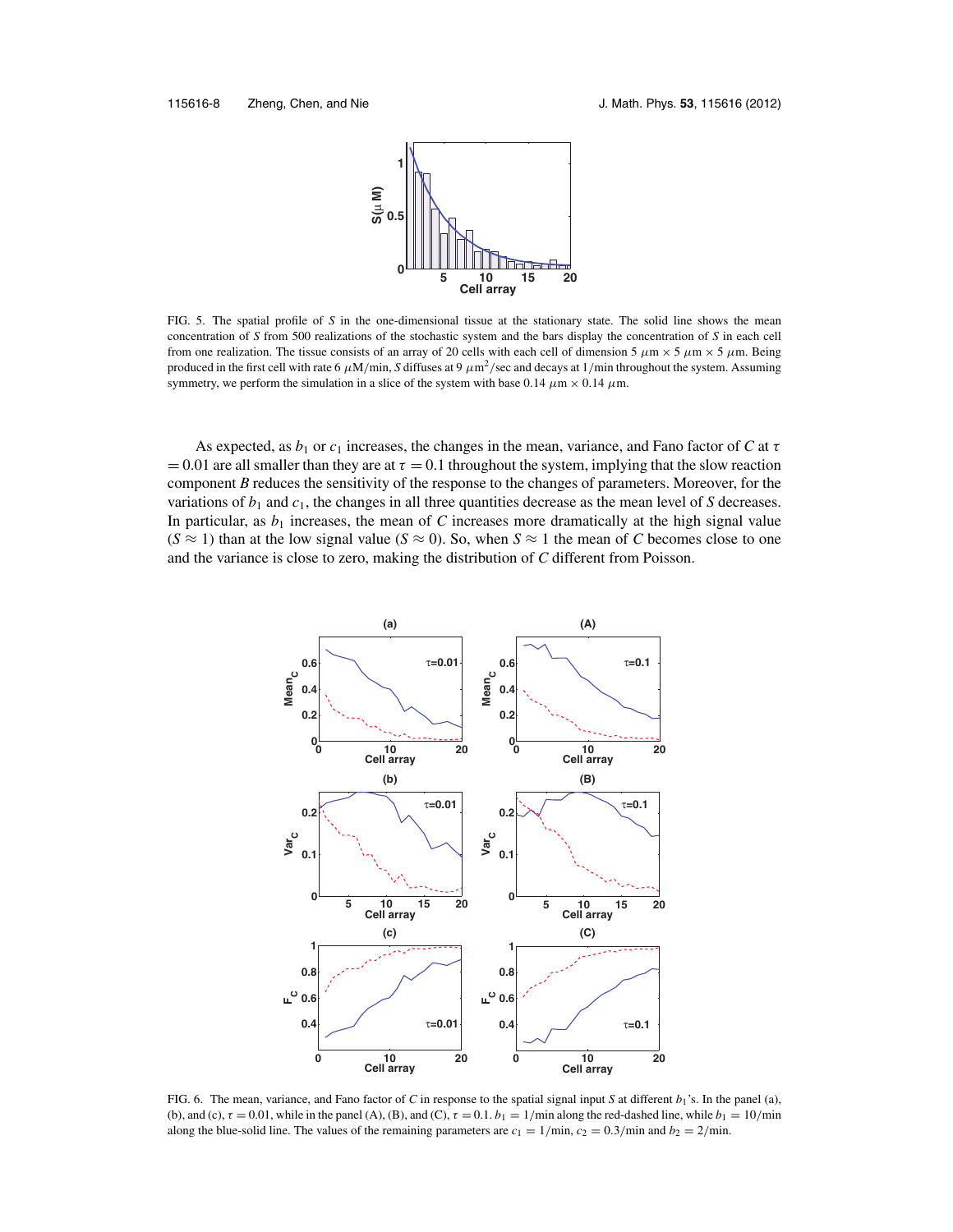<span id="page-9-0"></span>

FIG. 7. The mean, variance, and Fano factor of *C* in response to the spatial signal input *S* at different *c*1's. In the panel (a), (b), and (c),  $\tau = 0.01$ , while in the panel (A), (B), and (C),  $\tau = 0.1$ .  $c_1 = 1/\text{min}$  along the red-dashed line, while  $c_1 = 10/\text{min}$ along the blue-solid line. The values of the remaining parameters are  $b_1 = 1/\text{min}$ ,  $b_2 = 2/\text{min}$ , and  $c_2 = 0.3/\text{min}$ .

#### **III. DUAL-TIME FEEDBACK LOOPS**

In this section, we consider the role of an additional negative feedback to the one positive feedback loop system studied in Sec. [II](#page-3-0) (Fig. 8).

An extra component *A*, also activated by *S* and the output *C*, has a negative regulation on *C*. The two feedbacks from *A* and *B* affect *C* in an incoherent way with different time scales  $\tau_a$  and  $\tau_b$ . The deterministic model in a similar form of Eq. [\(1a\)](#page-3-0) and [\(1b\)](#page-3-0) is following:

$$
\frac{da}{dt} = (a_1s(1 + k_a c)(1 - a) - a)\tau_a,
$$
\n(19a)

$$
\frac{db}{dt} = (b_1s(1 + k_bc)(1 - b) - b)\tau_b,
$$
\n(19b)

$$
\frac{dc}{dt} = c_1 b(1 - a)(1 - c) - c.
$$
 (19c)



FIG. 8. The schematic diagram of the positive-negative feedback loop.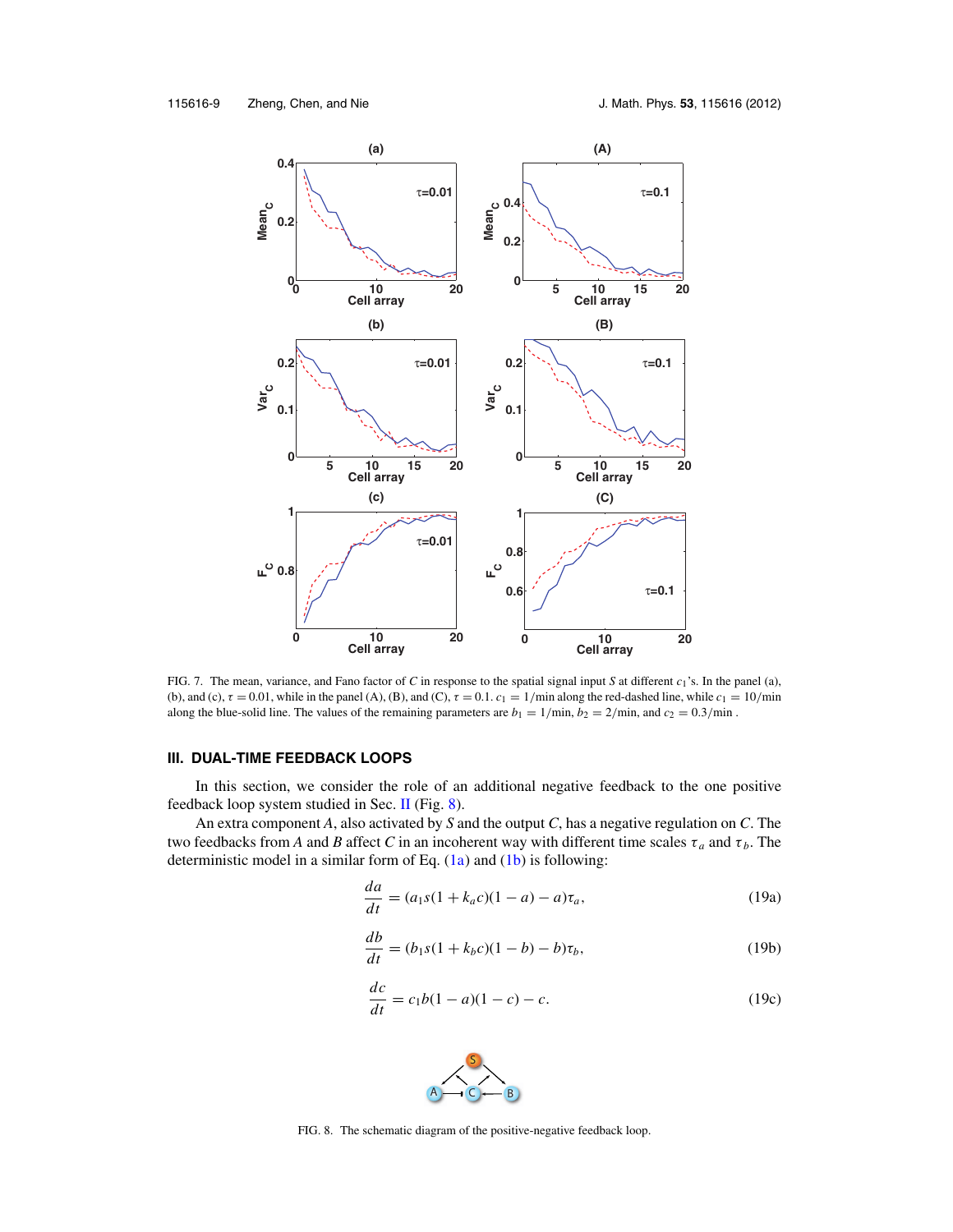<span id="page-10-0"></span>Here we consider two cases: the system of a fast negative feedback loop and a slow positive feedback loop, i.e.,  $\tau_a = 1$  and  $\tau_b \ll 1$  and the system of a fast positive feedback loop and a slow negative feedback loop, i.e.,  $\tau_a \ll 1$  and  $\tau_b = 1$ . Examples of such a regulation mechanism include the mitotic trigger in *Xenopus*, Ca<sup>2+</sup> oscillation, and circadian oscillation in *Drosophila* and *Mammalia*.<sup>[28](#page-13-0)</sup> Such systems consist of reaction modules whose characteristic time scales may span over femtoseconds to hours or even days. $25$ 

#### **A. The important role of the fast component in processing the fluctuations from S**

Similar to the one loop system, we study the effect of the input noise by considering  $CV_E$  $\equiv (CV)^2 - (CV)^2$ , where *CV* and *CV<sub>I</sub>* are the coefficients of variance of *C* with and without the fluctuations in *S*, respectively.

For a fast negative feedback loop and a slow positive feedback loop, using a similar approach as the one loop system, we obtain

$$
CV_E(P, N)
$$
  
=  $-\left(1 + \frac{1}{b_1s}\right) \frac{a_1^2 \Delta s^2}{D_n} \left(3(2 + a_1s(1 + k_a))^2 (4 + a_1s(1 + k_a))\right)$   
+  $8c_1^2 (1 + k_a)^2 + 2c_1 (1 + k_a) (19 + 9k_a + 8a_1s(1 + k_a)) \right) + O(\Delta s^4) + O(\tau_b)$   
=  $(1 + \frac{1}{b_1s})CV_E(N) + O(\Delta s^4) + O(\tau_b),$  (20)

where  $CV_E$ (P, N) denotes the  $CV_E$  of the full system,  $CV_E$ (N) denotes the  $CV_E$  of the system with only the fast negative feedback component ( $B \equiv 1$ ), and  $D_n = c_1(2 + a_1(1 + k_a)s)^2(4c_1(3 + a_1(1 + k_a))s)$  $+ k<sub>a</sub>$ )*s* + 3(3 + *a*<sub>1</sub>*s*)(4 + *a*<sub>1</sub>(1 + *k*<sub>a</sub>)*s*)). Therefore, how the fluctuations in *S* affect the system is dominated by the fast negative feedback component. Also note that due to the negative regulation of *A* on *C*,  $CV_E(P, N)$  and  $CV_E(N)$  are negative, which is consistent with Ref. [22.](#page-13-0)

For a slow negative feedback loop and a fast positive feedback loop, letting  $CV_E(P)$  be the  $CV_E$ of the system with only the fast positive feedback component ( $A \equiv 0$ ), we have

$$
CV_E(P)
$$
  
=  $\frac{\Delta s^2}{s^2 D_p} (b_1^2 s^2 (1 + k_b)^2 (3 + c_1)(8 + c_1) + b_1^3 s^3 (1 + k_b)^3 (3 + c_1)$   
+  $(2 + c_1) (24 + 7c_1 - k_b c_1)$   
+  $2b_1 s (1 + k_b) (30 + 26c_1 + 4k_b c_1 + 5c_1^2 + k_b c_1^2))$   
+  $O(\Delta s^4) + O(\tau_a)$  (21)

and

$$
CV_E(P, N)
$$
  
=  $(1 + a_1 s)CV_E(P)$   
+ 
$$
\frac{a_1 k_a \Delta s^2 (4 + 2c_1 + b_1 s + b_1 k_b s)}{s(9(4 + c_1) + b_1 s(21 + 9k_b + 2c_1(3 + k_b) + b_1 s(3 + c_1)(1 + k_b)))}
$$
  
+  $O(\Delta s^4) + O(\tau_a)$ , (22)

where  $D_p = c_1(2 + b_1s(1 + k_b))^2(9(4 + c_1) + b_1s(21 + 9k_b + 2c_1(3 + k_b) + b_1s(3 + c_1)(1$  $+ k<sub>b</sub>)$ ).

It is straightforward to show that

$$
(1 + a_1 s)CV_E(\mathbf{P}) < CV_E(\mathbf{P}, \mathbf{N}) < (1 + a_1 s(1 + 2k_a))CV_E(\mathbf{P}),\tag{23}
$$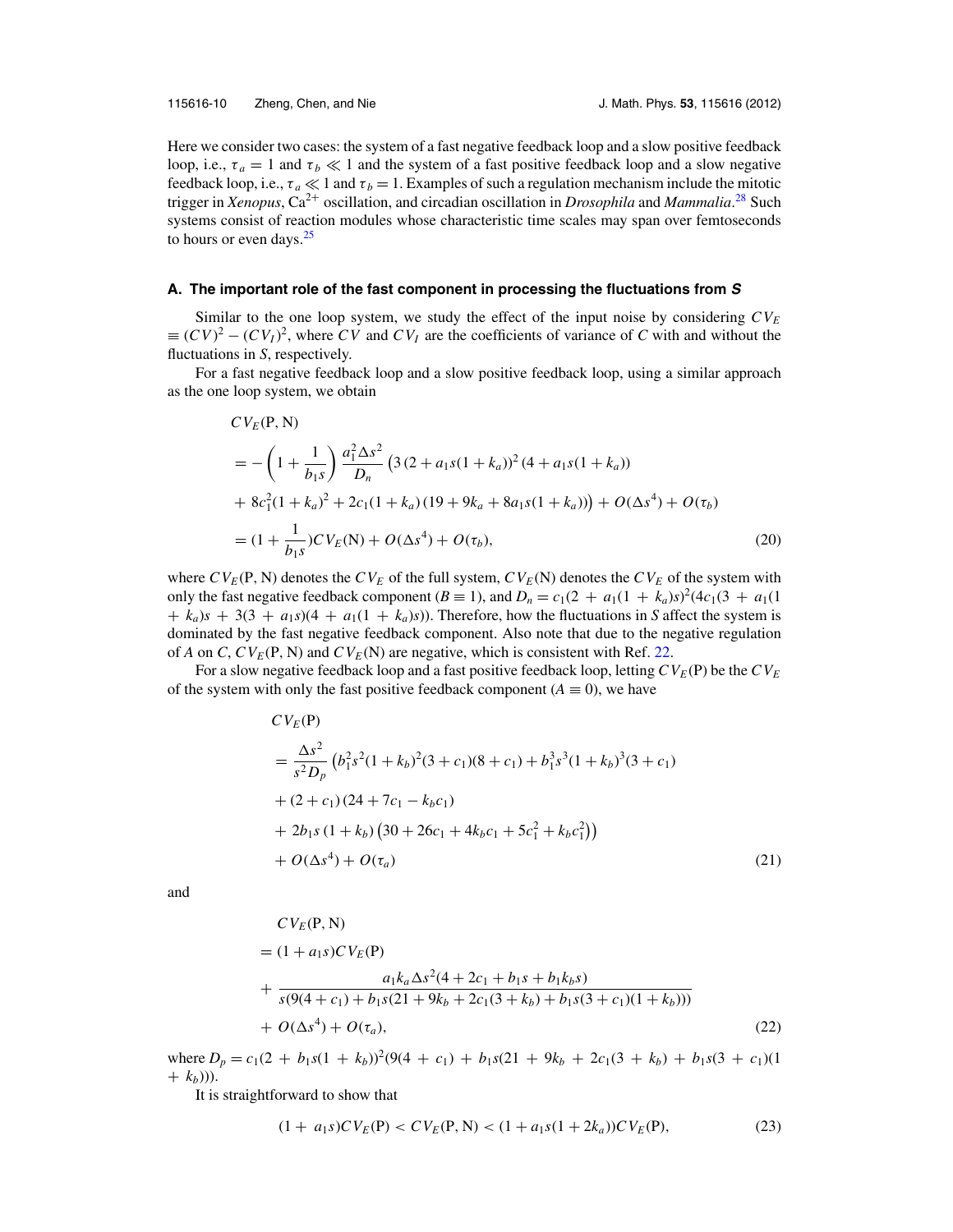

FIG. 9. The changes of *CVE* and |∂F/∂*s*| as the negative or fast feedback loop is adjusted from fast to slow. The arrows indicate where  $CV_E(P, N)$  and  $|\partial \mathcal{F}/\partial s|$  head as  $\tau_a$  or  $\tau_b$  approaches zero, and the black solid circles are their limits. Here  $c_1 = 2/\text{min}$ ,  $c_2 = 1/\text{min}$ ,  $b_1 = 2/\text{min}$ ,  $b_2 = 1/\text{min}$ ,  $a_1 = 3/\text{min}$ , and  $a_2 = 1/\text{min}$ . In panel (a)-(b),  $k_a = 1$  and  $k_b = 1$ ; in panel (c)-(d),  $k_a = 1$  and  $k_b = 5$ .

when  $k_b \leq 3$  or  $s \geq 1/(8b_1)$ . Therefore, when the signal input is high enough, the noise effect from *S* on the full system is dominated by its impact on the fast feedback component.

#### **B. The limited and different influence of slowing one positive or negative feedback loop on the propagation of the input noise**

To study the signal specificity to noisy signal inputs, we next examine the derivative of the Fano factor of *C* to the mean level of the signal input. In Fig. 9, we plot  $CV_E(P, N)$  and the derivative of the Fano factor of *C* to *s* when the temporal scale of either one of the two feedback loops is adjusted from fast to slow. It is interesting to observe that slowing the positive feedback (i.e.,  $\tau_b \rightarrow 0$ ) leads to different qualitative behaviors of the signal output from slowing the negative feedback (i.e.,  $\tau_a \rightarrow 0$ ).

When slowing the positive feedback and keeping the negative feedback fast (i.e.,  $\tau_b \rightarrow 0$ and  $\tau_a = 1$ ),  $CV_E(P, N)$  and  $|\partial \mathcal{F}/\partial s|$  decrease to approach non-zero limits at both low and high values of signal inputs. Under a wide range of parameters and signal inputs, positive feedback loops usually amplify noises, also seen in Eq. [\(21\)](#page-10-0). Slower temporal dynamics of such a loop leads to smaller  $CV_E(P, N)$ . As its time scale becomes comparable to or slower than the negative feedback, *CVE* (P, N) reaches its lower limit. |∂F/∂*s*| also exhibits a similar behavior. Together, it shows that although the external noise control capability (i.e.,  $CV_E$ ) is limited, the sensitivity of the Fano factor to *s* is maintained in such a feedback system for signal specificity.

The result is different for slowing the negative feedback and keeping the positive feedback fast (i.e.,  $\tau_a \to 0$  and  $\tau_b = 1$ ).  $CV_E(P, N)$  and  $|\partial \mathcal{F}/\partial s|$  increase to reach their limits with the high value of the signal input and decrease to reach their limits at the low value of the signal input. For this case,  $CV_E(N)$  is negative in Eq. [\(20\)](#page-10-0), indicating that the negative feedback can repress noise by reacting fast to changes in the signal input. Our calculation on  $CV_E(P, N)$  suggests that in some parameter regimes, slowing the negative feedback loop may prevent the fast reaction and reduce the noise repression capability, while in others, it may help filter out fluctuations. When the level of *S* is high, *A* has a high mean level and the "negative" role of *A* in signaling is large; slowing the reactions of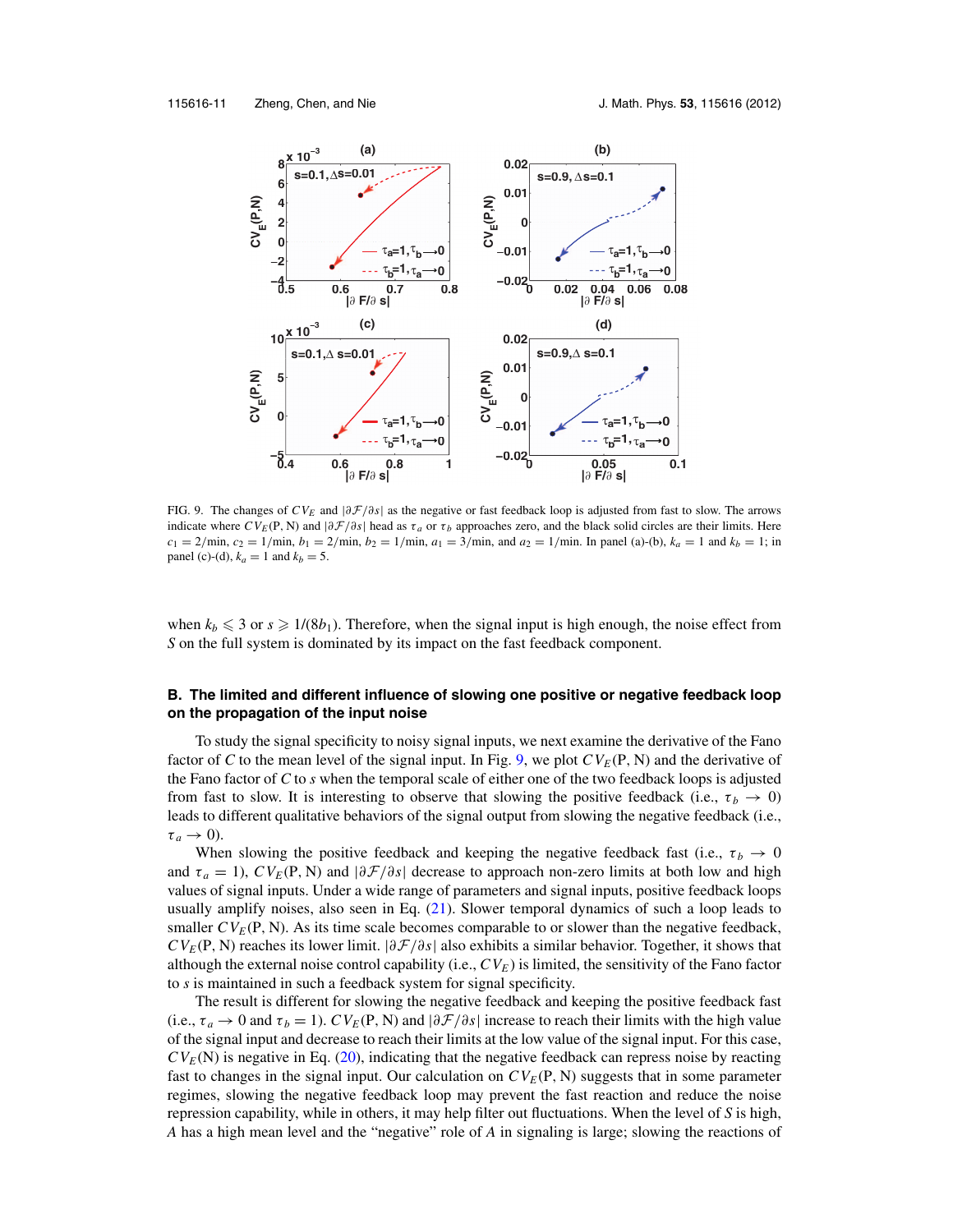*A* reduces noise repression, increasing  $CV_E(P, N)$  to its limit. At the low values of the signal input with a low mean level of *A*, the "negative" role of *A* in signaling is small, and slowing the feedback loop mainly filters the fluctuations in *C*, reducing  $CV_E(P, N)$  to its limit.

Because noise propagation is dominated by the faster reacting component, noise control by slowing one feedback is limited. Slowing the positive feedback loop (i.e., reducing  $\tau_b$ ) leads to better noise attenuation and reduction of  $CV_E(P, N)$ . Interestingly, slowing the negative feedback loop (i.e., reducing  $\tau_a$ ) can increase or decrease the system's noise attenuation capability, depending on the relative strength of the negative feedback in signal transduction.

#### **IV. CONCLUSIONS AND DISCUSSION**

In this paper, we have investigated how inherently stochastic feedback systems respond to noisy signal inputs. We have incorporated both intrinsic and extrinsic noises through a discrete description of chemical reactions in the feedback systems. The models based on chemical master equations have been studied both analytically and computationally. In addition to examining systems' noise attenuation capability through the coefficient of variance of the signal output, we have studied how the signal output maintains its fidelity to the mean level of the signal input using the Fano factor. Using this approach, we also have explored spatially varied input signals in morphogen systems and compared the consequent dynamics with the case of Poisson assumption.

Unlike previous studies with assumptions on small stochastic perturbations, $12, 22, 32$  $12, 22, 32$  $12, 22, 32$  $12, 22, 32$  $12, 22, 32$  our model allows large stochastic effects for probabilistic transitions of signaling species among functionally different states. Our analysis shows that the level of the fluctuations of the signal output is the sum of the external noise from the signal input and the internal noise of signal transduction in one positive feedback loop, a result consistent with a previous study.<sup>22</sup> Without surprise, slowing one positive feedback in time leads to good noise control and signal specificity. For spatially varied inputs, the dynamics of the output exhibits non-Poisson behaviors at high values of inputs while the system shows Poisson at low values of inputs.

For a dual-time negative-positive feedback loop system responding to noisy inputs, the impact of the input noise on the signal output mainly depends on how the faster loop of the two feedbacks reacts to the fluctuations, implying a limited effect of slowing only one feedback loop. In addition, we have found that a slower positive loop has better control on propagation of input noises at *both* high and low input signal values, but, a slower negative loop may not always be beneficial on attenuating noises in the input. The result suggests that a dual-time feedback system of a slow positive feedback loop and a fast negative feedback loop is particularly valuable in controlling input noise compared to other possible combinations.

Our analytical and computational approach provides a systematic way of studying stochastic dynamics of nonlinear signaling networks of multiple temporal scales, with possible applications to many biological systems.<sup>4, [16,](#page-13-0) [20,](#page-13-0) [28,](#page-13-0) [29](#page-13-0)</sup> It would be interesting to expand such an approach to include the effect of feedbacks on internal noise and to explore the impact of slow temporal scales for such case. Several previous studies have suggested advantages of dual-time positive-positive feedback loops in the capability of buffering external noises from the signal input and promoting fast responses to stimuli without considering inherent stochastic effects.<sup>[4,](#page-13-0) [16](#page-13-0)</sup> It would be worthwhile comparing different combinations of feedback loops with intrinsic noise about multiple performance objectives, which may include controlling noises from inputs, fast responses to inputs, signal specificity, and robustness to other internal and external factors.

#### **ACKNOWLEDGMENTS**

This work was partially supported by National Institutes of Health Grant Nos. R01GM67247 and P50GM76516 and National Science Foundation (NSF) Grant Nos. DMS-0917492 and DMS-1161621. Q.N. would like to dedicate this work to Professor Peter Constantin for his support, guidance, and mentoring when he was a Dickson instructor at the University of Chicago from 1997 to 1999.